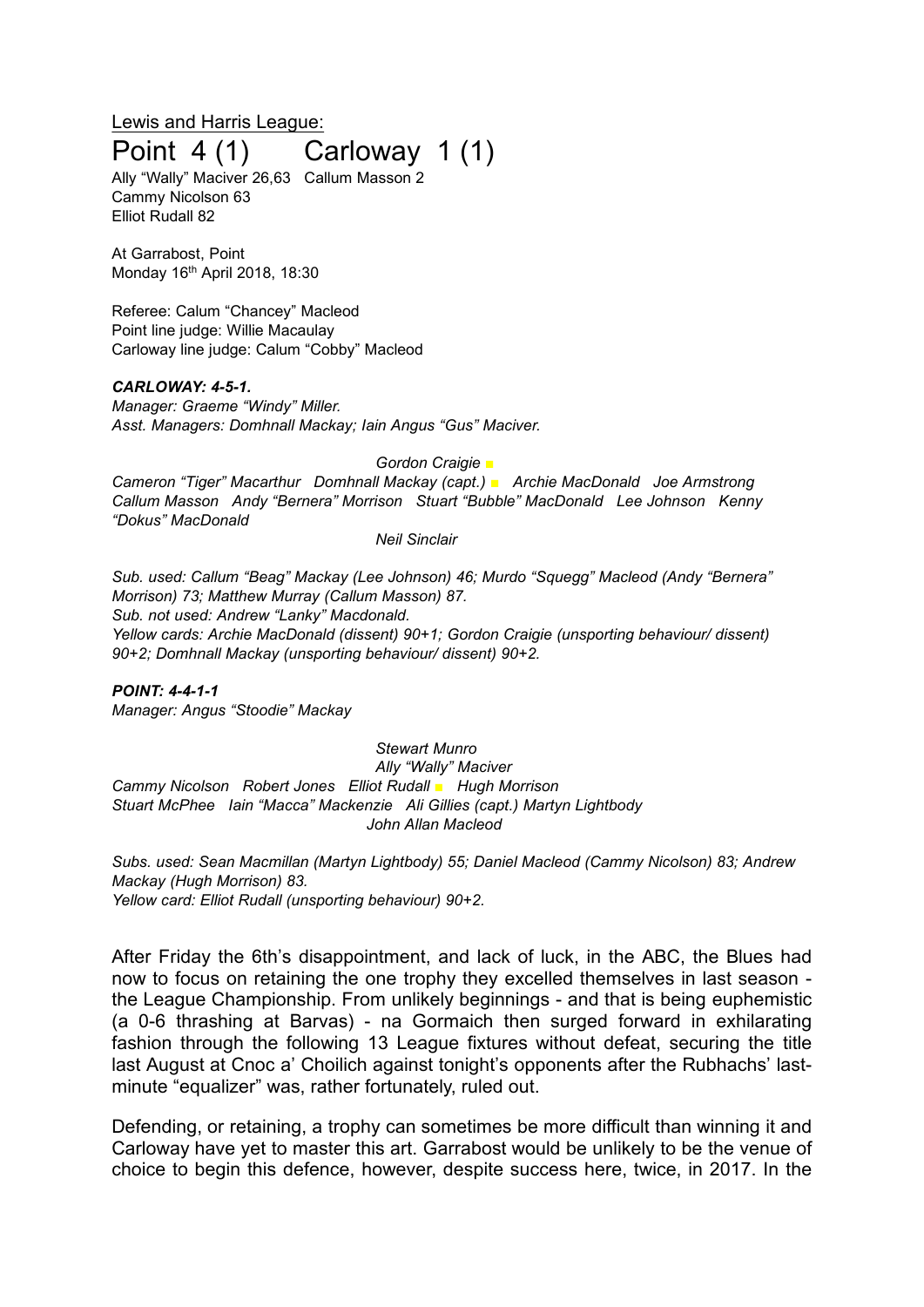mid-May League game, two Andrew "Tago" Maciver stunners had left "Gordie" clutching space, while an Angus Grant hat-trick (the first in 65 seconds) and Dan Crossley double had left Ally Lamont unhappy in a 5-2 EaF mauling. Unfortunately, all three scorers no longer featured: "Tago", of course, is in Colorado; Grant on the mainland with Turriff United; and "Raymondo" has decided to take a year out to achieve full fitness.

The Reds themselves have lost Daniel Macleod and Matthew Campbell to the mainland, and Alfie Macmillan has gone to United; Angus Macdonald also, so decisive a figure on-field, will miss the first two months of the season due to university, while the unluckiest man in the League, Andrew Murray, was injured once more. All of this diminishes the League overall, and tonight's contest, of course. Further absences made "Windy's" options even more limited: David Beaton, Billy Anderson, Kenny "Beag" Maclennan, Ben Smith, and Graham "Flossie" MacDonald were unavailable, while Donald "D.I." Maclennan had still not recovered from his ankle injury in the Ness friendly. Therefore, Archie MacDonald once more deputized at the back beside Domhnall Mackay, the oldest fisherman in Lewis slotted in behind him in goal, and Lee Johnson was welcomed back after a year's absence to left-side midfield.

The opposition midfield looked imposing - Morrison, Jones, and the guy the Blues just love to hate, Elliott Rudall - while perennial pains-in-the-posterior, Ally "Wally" Maciver and Stewart Munro fronted the side.

The unseasonal weather continued tonight - or, maybe, this is what now passes for seasonal weather, a howling, icy easterly under a lowering sky, giving the home side the first-half advantage. However, mercifully, the deluge did not begin till after the final whistle. Immediately, the sparse crowd was graced with a return to the explosive starts of 2011, etc. A first minute cross from Lightbody, on the Point right, 24 metres out, was floated in diagonally to the back post. A glancing back-header from Munro carried it over the back-line to "Wally", 10 metres out from Craigie's right-hand post. "Wally" burst past "Tiger" and, as "Van Der Sar" moved towards him, he knocked the ball to his left, but the covering MacDonald managed to sweep the ball off the goal-line to the right.

A second free-kick, 24 metres out in the centre, ran right through to Craigie and he was glad to hoist the ball downfield. It was headed on in the centre circle, breaking forward to Sinclair, inside the box, who managed to knock it rightwards to the advancing Masson, who was blocked by "Macca" to the right but recovered to follow the ball, then whip round to his right to drive it past Macleod from 12 metres (**0-1**).

This inspired a period of Carloway pressure as the pace and insight of Johnson and "Dokus" and commitment and industry of Masson and "Bubble" forced Rudall and Jones on the back-foot but in 9 minutes a quick Morrison throw-in, on the right, just inside his own half, sailed over MacDonald's head for Munro to speed off towards Craigie. Armstrong and Mackay closed on him on the edge of the box, and he slipped the ball square left to "Wally" but Morrison's block spun the ball back to Munro, and he whipped a nasty low left-footer goal-wards. However, "Van Der Sar" had no trouble pushing the ball away to his right. A minute later a "Wally" free-kick from 20 metres in the centre was pushed over by Craigie and the resultant corner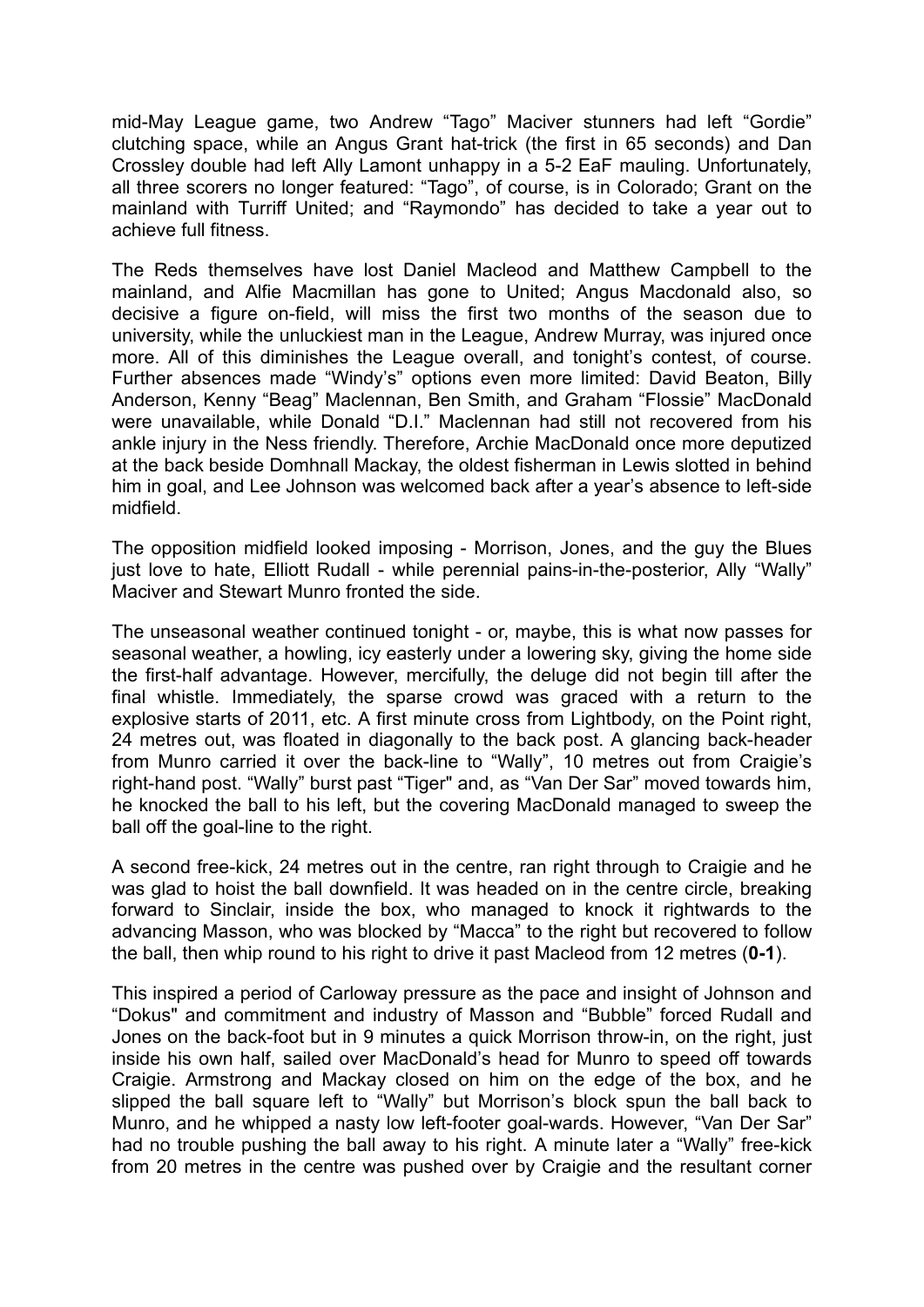from the Point right was hooked by Rudall, 16 metres out towards the left, to drop dangerously against the base of Carloway's left-hand post before being smothered by the goalie.

As na Gormaich struggled to establish their shape, the Rudhachs came forward yet again in 18 minutes. A grinding tackle on the centre line by Lightbody robbed "Dokus", allowing the full-back to supply "Wally" midway within the Blues' half, but his early right-footer from 20 metres cleared the bar by a foot. A moment later a high clearance found the free-running Maciver again, in the same position, but this time his effort soared over by even more.

Na Gormaich responded with a long-range effort from "Dokus", 24 metres out to the left of goal, but it raced well-wide of Lamont's right-hand post. A minute later a carefully-flighted Mackay lob from the centre circle reached Johnson, breaking free on the left. He checked on the line, then sent a squared high cross to the back post, which was mishit clear by Rudall at the back post. The whirling ball was met on the volley by "Dokus" just inside the centre of the box but was easily held by Macleod, low to his left.

Nevertheless, in 26 minutes "Wally" finally achieved what he had been threatening to do for some time. Rudall won the ball on the left centre-line and supplied "Wally" in front of him, midway within the Carloway half. He bamboozled "Tiger", moved forward, then jinxed right off Mackay effortlessly to snap in a low right-foot daisycutter just inside "Van Der Sar's" right-hand post (**1-1**).

Three minutes it nearly got a lot worse, when Morrison managed to fight off an Armstrong tackle to make the line. His high cross was chested down by Nicolson by the far post, then immediately played square right, but Munro,16 metres from goal in the centre, couldn't quite get his foot completely on it and it trundled slowly to Craigie's right.

### **Half-time: Point 1 Carloway 1**

Despite a lack of chances, clear-cut or otherwise, there were grounds for optimism among the visitors. The midfield of Masson/"Bubble"/"Dokus"/Johnson had contributed hard, especially when they held the ball and ran. Nevertheless, Sinclair had lacked support to test Gillies and "Macca" for pace on the turn, even though Masson had tried hard to get forward as often as possible on the right flank in support. Mackay and MacDonald had covered each other in the centre but unconfined danger lurked on the flanks where "Tiger" and Armstrong found it difficult to find the correct point to nail their space. Meanwhile, "Wally", lying in the *trequartista* area as a Thomas Muller-type *Raumdeuter,* revelled in the freedom he created for himself between the Blues' lines and his opponents' inability to read him. However, na Gormaich's game-plan was immediately compromised when Johnson appeared to pull a hamstring straightaway as he surged forward and was replaced by Callum "Beag" Mackay in a straight swop.

The balance of the game clearly altered as Morrison/Jones/Rudall took advantage of Carloway's tentative attempts to recalibrate and gained a tight hold in the middle of the park. In 55 minutes Maciver again rèprised his first-half play as he gathered a ball from Jones just outside the right of the box, shimmied off "Tiger", then sent a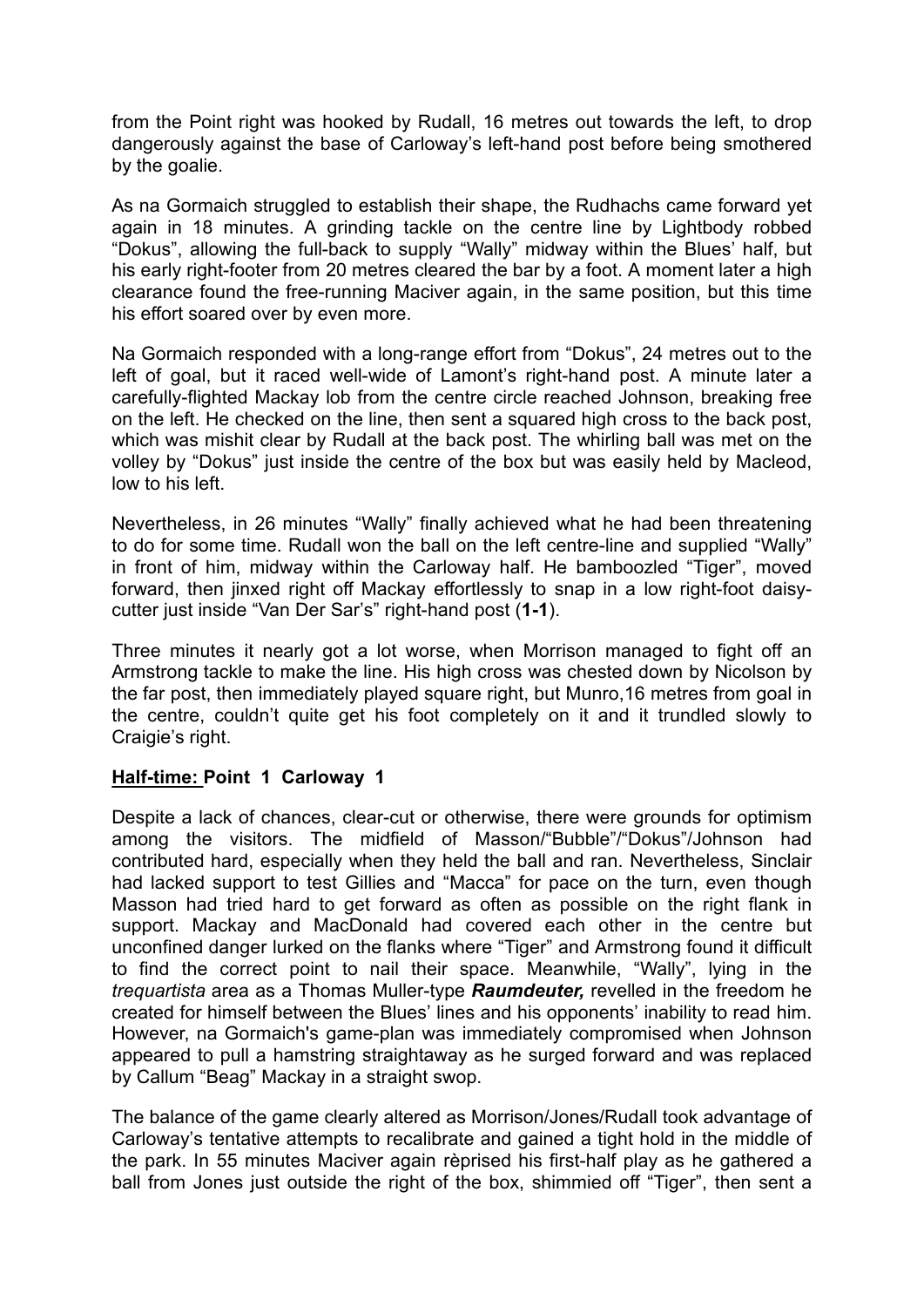right-footer a metre over Craigie's right-hand bar. Four minutes later two "Wally" corners from the Point left led to Gillies in the centre,10 metres out, heading the ball hard against the face of the bar, then the rebound being met by "Macca", who hit the bar again, under pressure from Mackay. The ball broke clear and from the melée was scrambled away to the Carloway right, before being whipped back square by Jones, low and hard across goal, 10 metres from the line, but, amazingly, no one got a touch.

However, in 63 minutes the Rudhachs got the breakthrough they repeatedly threatened, when a 1-2 saw Munro play the racing Lightbody clear behind Armstrong on the right. He found the bye-line before cutting back a sharp low ball across goal which eluded the retreating Armstrong, Mackay, and "Tiger" to reach Nicolson by the far post and he side-footed the ball home from 12 metres (**2-1**).

Four minutes later the night darkened even further for our heroes when, once again, the free-running "Wally" was supplied by Jones midway within the Carloway half, then Jimmy Johnstoned his way past Armstrong and Mackay rightwards to make the bye-line. Sixteen metres from goal and just in from the line, he flashed a low speculative drive towards goal which eluded Craigie's left foot and somehow entered goal from the sharpest of angles (**3-1**).

Red faces all round after that as "Squegg" replaced the tiring "Bernera" in an attempt to add solidity and experience to a fragmenting centre-field but the balance of play was beyond recall and in 82 minutes another curious goal arrived. A "Wally" freekick from 24 metres in the centre was flighted leftwards over a defensive line which failed to cover as Gillies ran in to meet the ball 10 metres from the back post. He managed to side-foot the awkward ball square rightwards to the falling Rudall who somehow hooked it goalwards past Craigie in the centre (**4-1**).

# **Full-time: Point 4 (1) Carloway 1 (1)**

Tonight, a reasonably competitive first-half performance was swiftly overshadowed by a rapidly degenerating second 45 minutes. Why the sea-change occurred is open to argument. Was it the loss of the pacy, aggressive Johnson? Certainly the midfield suffered with his loss, despite Callum "Beag's" best efforts to link up with Sinclair. The creativity of Jones and certainly the power and commitment of Rudall couldn't be ignored and "Bubble" and Johnson were willing to take them on in the first half, while Masson and "Dokus" repeatedly tried to break forward right and centre. However, the flanks were largely unexploited, as was the lack of pace at the centre of the Point defence. The newness of the formation and personnel might have been the cause.

How best to use Neil Sinclair is still unresolved, as shown by a late misunderstanding between Callum "Beag" and Sinclair which could, potentially, have put the Blues back in the game if the opportunity had been taken. What are his strengths? Does he like the ball over the top to run on to, or wide in front of him? The return of "D.I." would certainly strengthen and settle the back-line, and also release "Statto" wide left or up front to work with Sinclair.

2017's usual back-line also might have been better able to deal with the Don Kichenbrand-figure of Stewart Munro and the elusive Sylvian Wiltord-like "Wally".